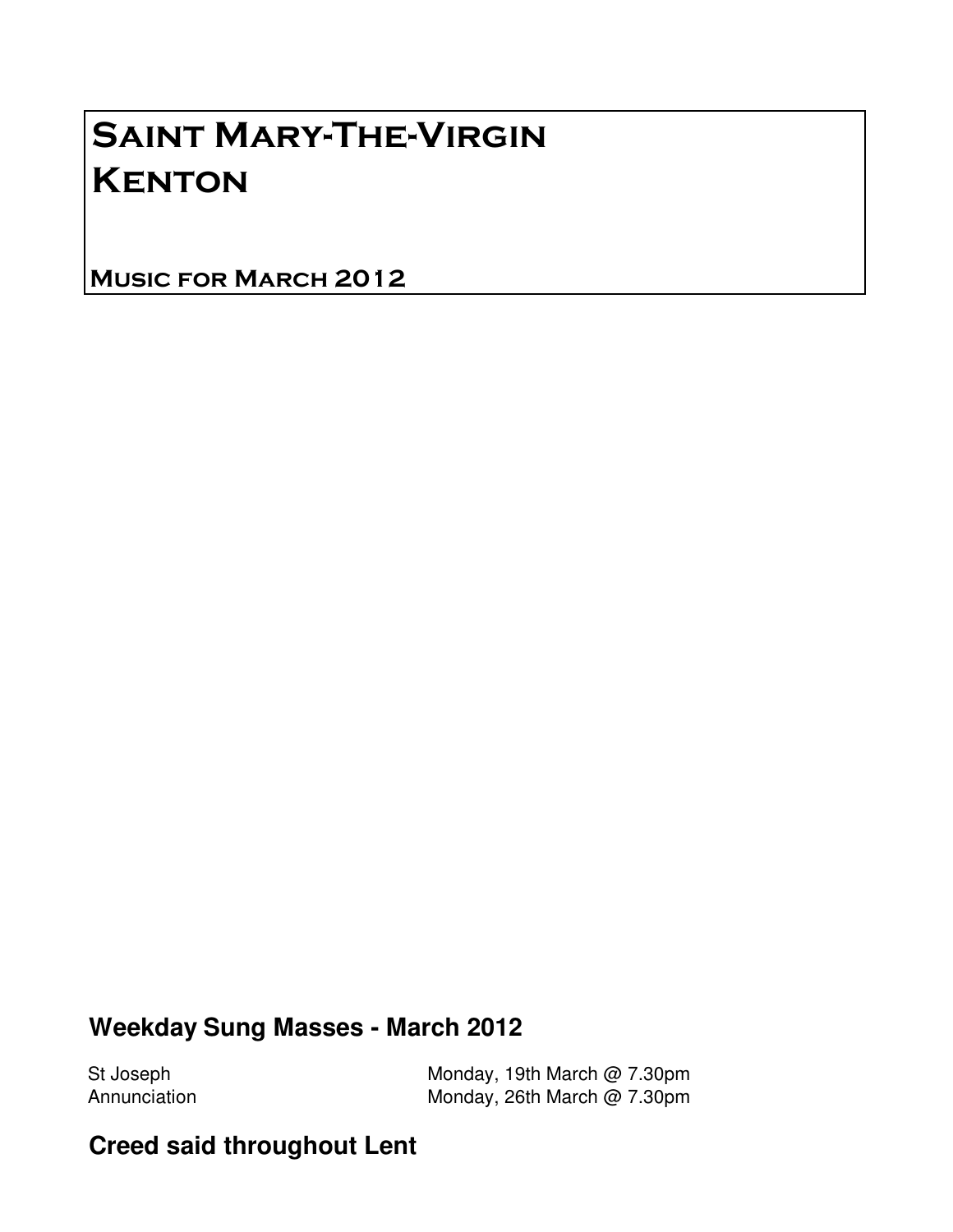# **4th March Lent II**

| Introit                   | $234$ (ii)   | Christ whose glory fills the skies       |
|---------------------------|--------------|------------------------------------------|
| <b>Responsorial Psalm</b> | Page 104     | First setting                            |
| Gradual                   | 178          | Tis good, Lord, to be here               |
| Offertory                 | <b>Sheet</b> | I cannot tell why he whom angels worship |
| Communion                 | 389          | Jesus, these eyes have never seen        |
| Recessional               | 70           | Lord Jesus think on me                   |

| Setting | Missa Simplex, Creed said                  |
|---------|--------------------------------------------|
|         | At communion Blessed are the pure in heart |

### **11th March Lent III**

| Introit                   | 74       | O for a heart to praise my God                                    |
|---------------------------|----------|-------------------------------------------------------------------|
| <b>Responsorial Psalm</b> | Page 105 | First setting                                                     |
| Gradual                   | 407      | Lord thy word abideth                                             |
| Offertory                 | 333      | All my hope on God is founded                                     |
| Communion                 | 286      | From glory to glory advancing                                     |
| Recessional               | 76       | Take up thy cross, the Saviour said                               |
|                           | Setting  | Kyrie & Creed - said<br>Sanctus, Benedictus, Agnus Dei - Merbecke |

At communion The family table

#### **18th March Lent IV**

| Introit                   | 457 (ii) | The King of love my shepherd is        |
|---------------------------|----------|----------------------------------------|
| <b>Responsorial Psalm</b> | Page 106 | First setting                          |
| Gradual                   | 69       | Lord in this thy mercy's day           |
| Offertory                 | 285      | For the beauty of the earth            |
| Communion                 | 297      | Lord Jesus Christ, you have come to us |
| Recessional               | 468      | Through the night of doubt and sorrow  |
|                           | Setting  | Frances Bradford, Creed - said         |